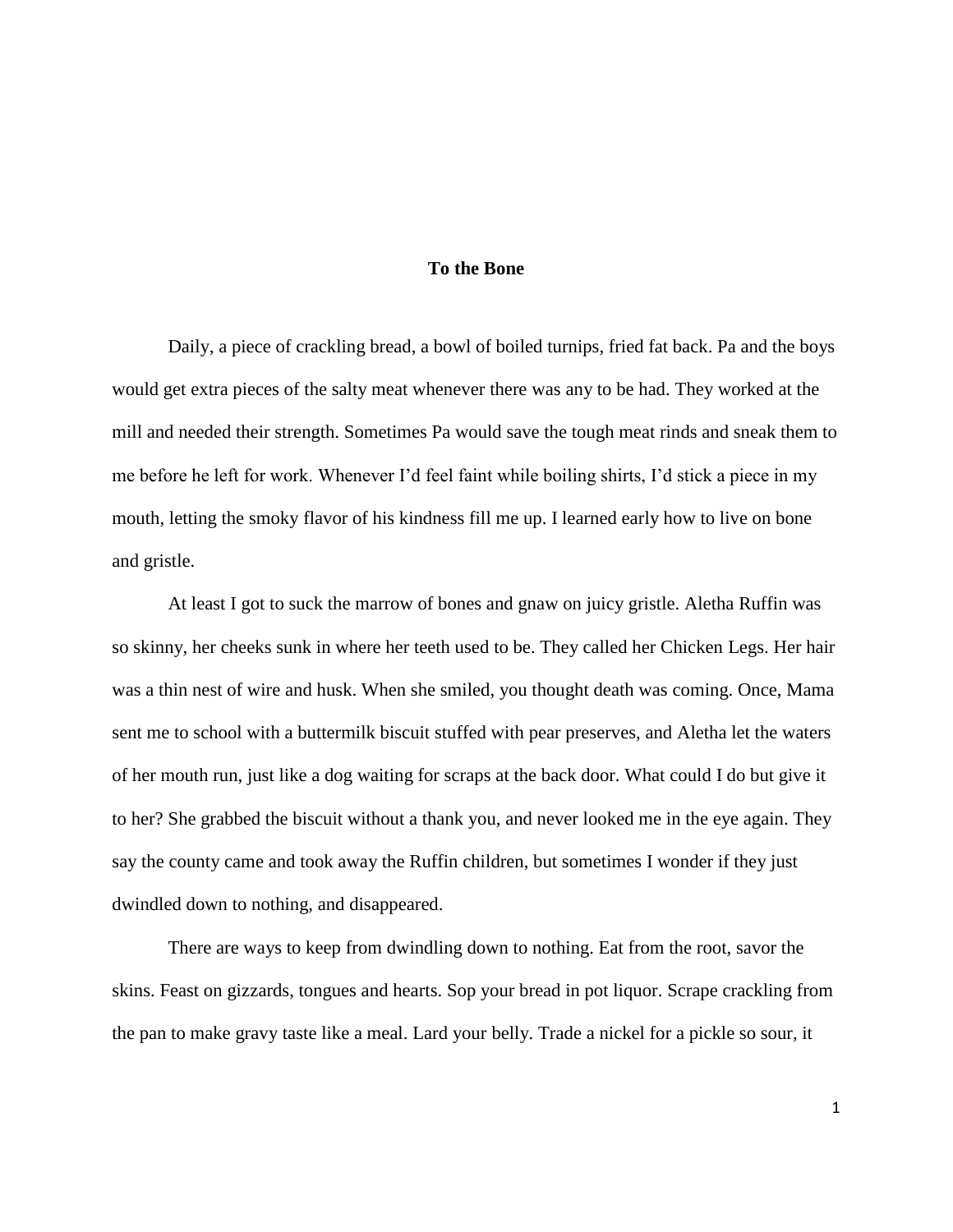will lock your jaws. When your eyes start to sparkle and your hips round out, sway sweetly in front of a man, like a ripened berry ready to be plucked.

The blackberries were ripe for plucking the summer I swayed in front of Thalius Jones. In the back of his uncle's pickup, he sunk his teeth into my tender flesh and gripped the rounds of my hips. "Girl, you give a man something to hold on to," he said. That Christmas, he brought Mama two bright oranges, and Pa a bunch of raisins still on the vine. We got married in the spring. When I sat at the table with Thalius, he spooned his turnips into my bowl. "Eat up," he said. "I'ma have me a big, fat baby."

Tessie wasa big, fat baby. Everywhere I went, folks would draw in a breath and say, "Ooo-wee. Look at that girl!" I'd shine her up with Vaseline, gather her thick hair in a bow and parade her at the Five and Dime. I walked one-sided with her on my hip. When Thalius would come home in the evenings from the post office, the kitchen would be heavy with the smell of fried pork chops and onions. He'd holler, "Where's my big-boned girls?" Until the day she grew up and got married, Tessie would always run to him first. He'd cup her moon face with both hands, let his thumbs run over her velvet skin and tell her that she was the prettiest girl in the world.

My granddaughter, Madison, has the velvety complexion that her mom always had, and a face as wide and self-satisfied as the moon's. She used to let me pinch her delicious thighs, and she blushed when Thalius called her "Pork Pie." But now Madison's thirteen and growing up; she gets mad at the things that used to make her smile. Last week, I took her school shopping for a pair of those jeans that fit like the skin of an onion. The lady in the store frowned and said, "We don't carry those in large sizes, sweetie." The moon went into shadow, and I couldn't cheer Madison up even with a bowl of Haagen-Dazs.

2